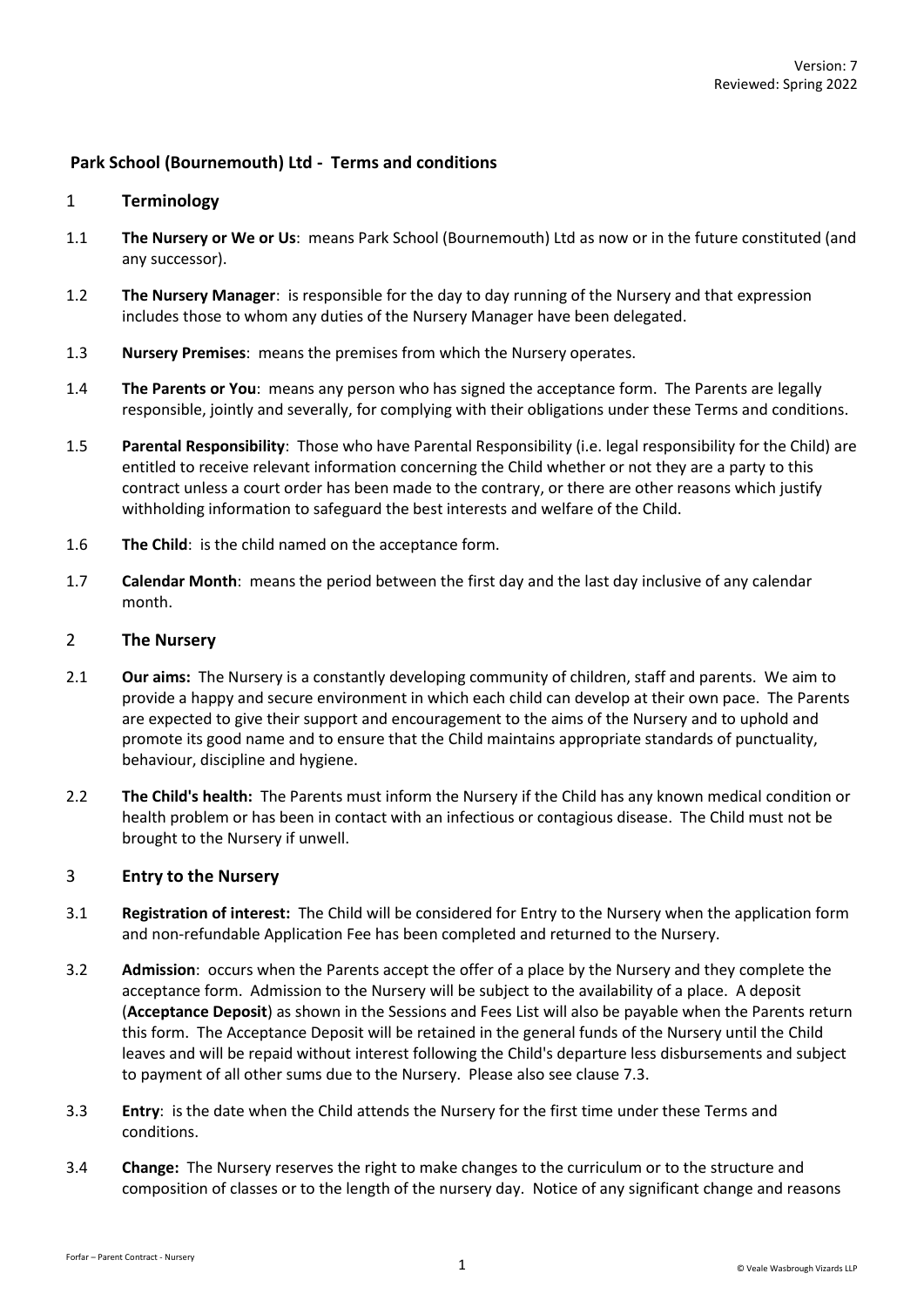for the change will be given as soon as practicable but on occasions it will be less than one Calendar Month.

#### 4 **Fees**

- 4.1 **Fees**: In these Terms and conditions Fees may include alone or in combination any of the Application Fee, the Acceptance Deposit, the monthly charge set by the Nursery for all individual sessions the Child will attend or bank charges arising from default in Fees payment or late payment charges if incurred. The Parents will be consulted regarding any extra costs such as day trips or external activities.
- 4.2 **Payment of Fees:** The Parents jointly and severally agree to pay the Fees applicable to each Calendar Month directly to the Nursery. Fees for each Calendar Month are due and payable as cleared funds before the commencement of the Calendar Month to which they relate. If an item on the fees invoice is under query, the balance of that fees invoice must be paid. The Nursery reserves the right to refuse a payment if it is not satisfied as to the identity of the payer or the source of the funds and may request evidence of these from the Parents.
- 4.3 **Third party arrangements**: An agreement with a third party (such as an employer, grandparent or stepparent without Parental Responsibility) to pay the Fees or any other sum due to the Nursery does not release the Parents from liability if the third party defaults and does not affect the operation of any other of these Terms and conditions unless an express release has been given in writing, signed by the Board of Governors. The Nursery reserves the right to refuse a payment from a third party.
- 4.4 **Indemnity:** If the Nursery is required to pay all or part of any sum received from a third party credit provider on behalf of the Parents, the Parents shall indemnify the Nursery against all losses, expenses (including legal expenses) and interest suffered or incurred by the Nursery.
- 4.5 **Free places:** Where all or part of the Fees are funded by a Nursery Education Grant, the Parents must pay for any sessions or services provided which are not covered by the Grant.
- 4.6 **Refund or waiver:** Save where there is a legal liability including liability under a court order or under the provisions of this contract to make a refund or reduction Fees will not be refunded, reduced or waived if:
	- 4.6.1 the Child is absent through illness; or
	- 4.6.2 a Term is shortened or a vacation extended; or
	- 4.6.3 the Nursery is temporarily closed due to adverse weather conditions or other safety related reasons; or
	- 4.6.4 for any reason other than exceptionally and at the sole discretion of the Board of Governance in a case of genuine hardship.
- 4.7 **Late payment:** Save where alternative provisions for the payment of interest are contained in a separate consumer credit agreement made between the Parents and the Nursery, a late payment administration fee as shown on the fees list will be charged on Fees which remain unpaid. The Parents shall also be liable to pay all costs, fees, disbursements and charges including legal fees and costs reasonably incurred by the Nursery in the recovery of any unpaid Fees regardless of the value of the Nursery's claim.
- 4.8 **Exclusion for non-payment:** The Nursery may exclude the Child by providing written notice if at any time Fees are unpaid or evidence of the identity of the payer or the source of the funds is not provided following a reasonable request. The Child will be deemed withdrawn without notice 28 days after exclusion if payment is not received or evidence requested is not provided.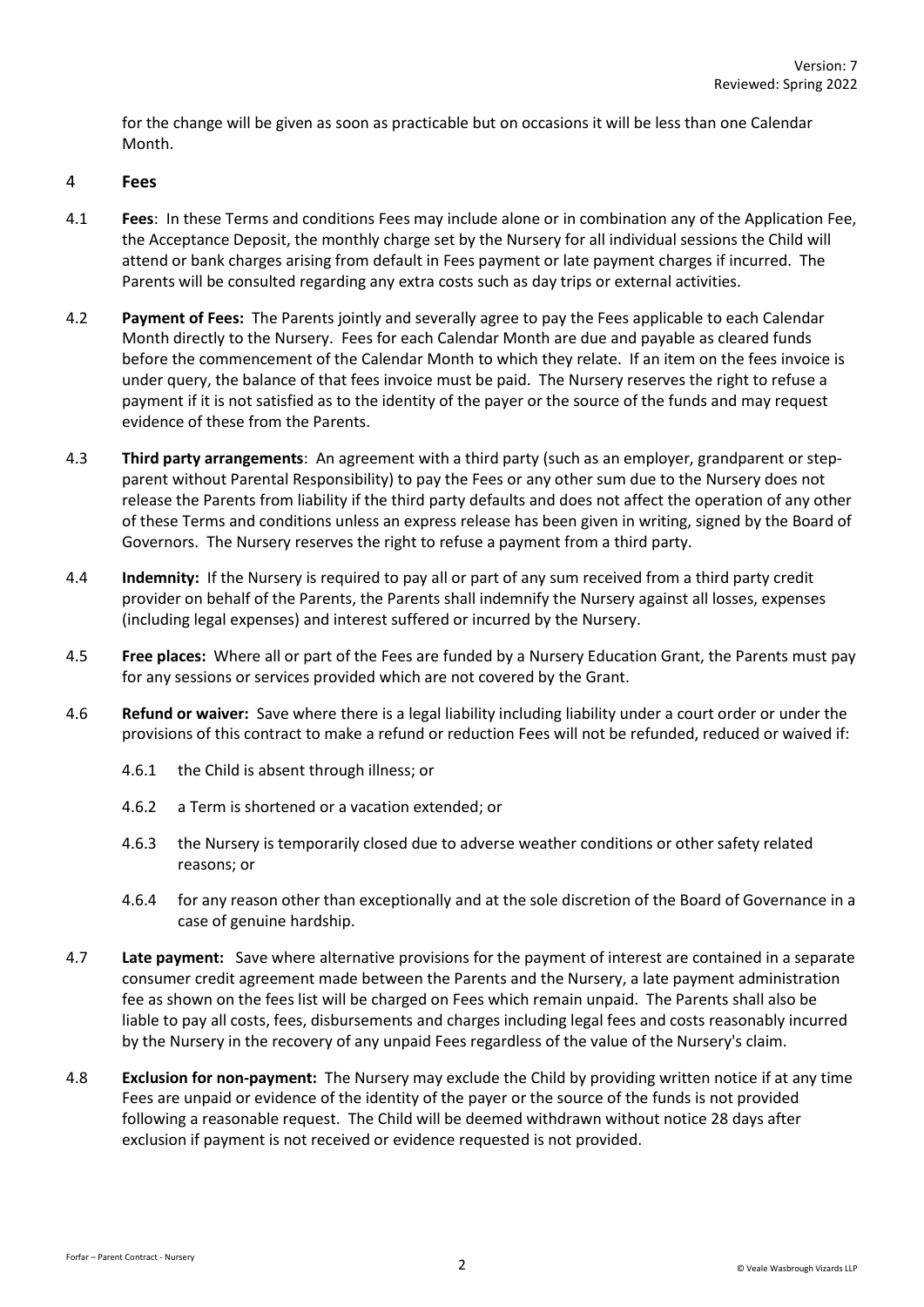## 5 **Pastoral care**

- 5.1 **Welfare of the Child:** We will do all that is reasonable to safeguard and promote the Child's welfare and to provide pastoral care to at least the standard required by law. We will respect the Child's human rights and freedoms which must, however, be balanced with the lawful needs and rules of our Nursery community and the rights and freedoms of others.
- 5.2 **Physical contact:** The Parents give their consent to such physical contact as may accord with good practice and be appropriate and proper for teaching and instruction and for providing comfort to a child in distress or to maintain safety and good order, or in connection with the Child's health and welfare.
- 5.3 **Concerns or complaints:** Any question, concern or complaint about the pastoral care or safety of the Child must be made to the Nursery Manager. Parents will remain courteous and respectful at all times in their dealings with the Nursery regardless of any complaint. A copy of the Nursery's complaints procedure can be provided on request.
- 5.4 **Disclosures:** The Parents must, as soon as possible, disclose to the Nursery in confidence any known medical condition, health problem or allergy affecting the Child, or any family circumstances or court order which might affect the Child's welfare or happiness, or any concerns about the Child's safety.
- 5.5 **Special precautions:** The Nursery Manager must be notified in writing immediately of any court orders or situations of risk in relation to the Child for which any special precautions may be needed.
- 5.6 **Belongings:** The Child should not bring money, valuables, sweets or toys with them to the Nursery, as the Nursery does not accept responsibility for loss or damage to such items. A comforter will be allowed. The Parents are asked to supply the Nursery with named sun cream in the spring and summer for use on their Child only and may be required to sign a consent form to permit the Nursery to use sun cream on their child.
- 5.7 **Collection:** The Child must either be collected by one of the Parents or an alternative collector who is listed in the application form. The Parents must supply information in accordance with the Nursery's security procedures for collection as required by the Nursery from time to time. This may include, but is not limited to, supplying photographs of the collector and / or a password. The Nursery reserves the right to charge a late collection fee if a child is collected late. These fees are set out on the Nursery Fees sheet.
- 5.8 **Dietary requirements:** The Parents should advise the Nursery in writing of any dietary requirements or allergies. A doctor's note should be provided if the Child has a medically diagnosed food allergy. All reasonable care will be taken to ensure that the Child does not come into contact with certain foods.
- 5.9 **Transport:** The Parents consent to the Child travelling by any form of public transport and / or in a motor vehicle driven by a responsible adult who is duly licensed and insured to drive a vehicle of that type.
- 5.10 **Communications from Parents:** Communications or instructions from one of the Parents or any person with Parental Responsibility shall be deemed by the Nursery to be received from both Parents unless there is clear evidence of a contrary view. This requirement does not apply to the giving of Notice for the Cancellation of the place or the Withdrawal of the Child from the Nursery. Those persons who are required to consent to or to give Notice of Cancellation or Withdrawal are set out in Section [7.](#page-3-0)
- 5.11 **Photographs or images (including video recordings**): The Nursery may obtain and use photographs or images (including video recordings) of the Child for:
	- 5.11.1 use in the Nursery's promotional material such as the prospectus, the website or social media;
	- 5.11.2 press and media purposes;
	- 5.11.3 educational purposes as part of the curriculum or extra-curricular activities.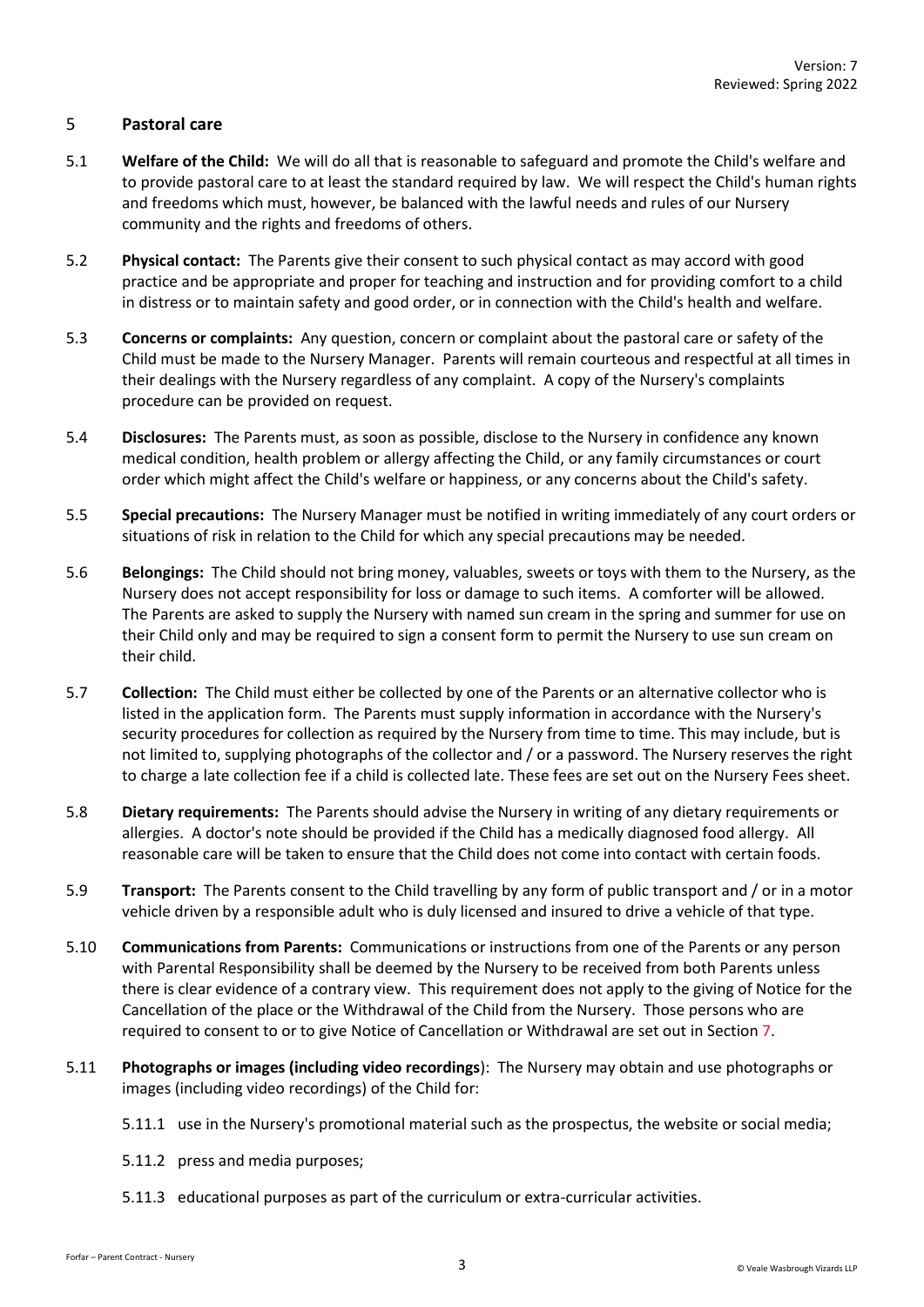The Nursery may seek specific consent from the Parents before using a photograph or video recording where the Nursery considers that the use is more privacy intrusive.

- 5.12 **Request for confidentiality:** The Parents may ask Us to keep information about the Child confidential. For example, You may ask Us to not use photographs of the Child in promotional material or ask Us to keep the fact that the Child is on the Nursery roll confidential. If the Parents would like information about the Child to be kept confidential, they must immediately contact the Nursery Manager in writing, requesting an acknowledgment of their letter.
- 5.13 **Nursery's liability:** Unless negligent or guilty of some other wrongdoing causing injury, loss or damage, the Nursery does not accept responsibility for accidental injury or other loss caused to the Child or Parents or for loss or damage to property.

## 6 **Health and medical matters**

- 6.1 **Infectious and contagious diseases:** The Child will not be accepted into the Nursery with an infectious or contagious disease and must not return to the Nursery until medically fit. The Nursery reserves the right to send the Child home if they become unwell whilst under the Nursery's care. The Parents must provide the Nursery with a daytime contact number.
- 6.2 **Medicine:** With the exception of 'Calpol', the Nursery cannot administer any medicine to the Child unless prescribed by a doctor. 'Calpol' will only be administered if the Child has a temperature and if the Nursery holds a consent form signed by the Parents to enable it to do so. The Nursery will maintain a medical register detailing any medicines administered to children. In the case of a prescription medicine, the Parents will be required to fill in a consent form on a daily basis for the administration of medicine and to confirm dosage.
- 6.3 **Medical information:** Throughout the Child's time as a member of the Nursery, the Nursery Manager shall have the right to disclose confidential information about the Child if considered to be in the Child's own interests or necessary for the protection of other members of the Nursery community. Such information will be given and received on a confidential, "need to know" basis.
- 6.4 **First aid provision:** The Parents consent to the Child receiving first aid treatment as and when necessary from an appropriately qualified person.
- 6.5 **Emergency medical treatment:** The Parents authorise the Nursery Manager to consent on their behalf to the Child receiving emergency medical treatment including blood transfusions, general anaesthetic and operations performed by the National Health Service or at a private hospital and where certified by an appropriately qualified person as necessary for the Child's welfare, and if the Parents or a second emergency contact cannot be contacted in time.

### <span id="page-3-0"></span>7 **Cancellation and withdrawal**

- 7.1 **Notice**: means two Calendar Month's written notice given by:
	- 7.1.1 both Parents; or
	- 7.1.2 one of the Parents with the prior written consent of the other Parent; and
	- 7.1.3 in either case the prior written consent of any other person with Parental Responsibility where appropriate;

delivered to and actually received by the Nursery Manager before the first day of the Calendar Month. No other notice will suffice. The Parents should contact the Nursery Manager if no acknowledgement of the Notice is received from the Nursery within seven days of the date of the Notice.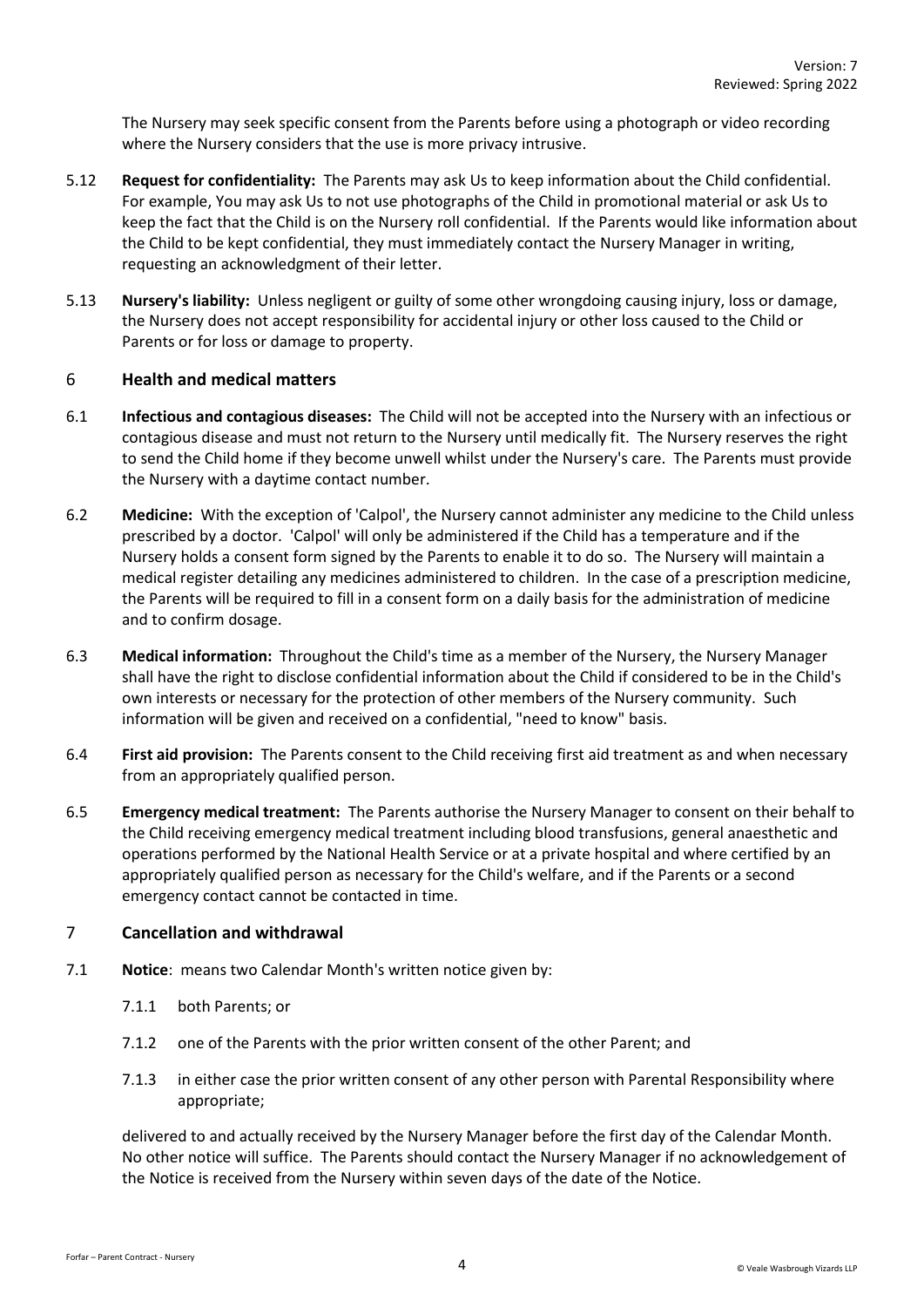- 7.2 **Cancel or Cancellation**: means the cancellation of a place at the Nursery which has been accepted by the Parents and which occurs before the Pupil enters the Nursery or where the Child does not enter the Nursery. Please see clause [3.3](#page-0-0) for details of when Entry to the Nursery occurs.
- <span id="page-4-0"></span>7.3 **Cancellation rights**: If the offer of a place and its acceptance are both made entirely at distance by means of post, fax or electronic communication without either of the Parents meeting face to face with a member of the Nursery staff between offer and acceptance, the Parents have the right to cancel this contract at any time within 14 days of the day after We received Your completed and signed acceptance form. In such circumstances the Acceptance Deposit will be refunded together with any Fees paid prorated if the Nursery has provided any educational services under this agreement. Information about the right to cancel and how to cancel is set out in the Nursery's cancellation notice and form published on the Nursery website.
- 7.4 **Cancelling acceptance**: If the Parents give less than two Calendar Month's Notice of Cancellation, two Calendar Month's Fees at the rate payable for the Calendar Month of Entry, less the Acceptance Deposit, will be payable as a debt. If the Parents give more than two Calendar Month's Notice the Nursery will limit the Parents' liability to the Acceptance Deposit held. The Acceptance Deposit should therefore only be paid once a firm decision to join the Nursery has been made. The Nursery relies on commitments given when accepting places to budget for income and expenditure requirements each year. Cases of genuine hardship will be given special consideration on written request.
- 7.5 **Cancelling a place offered in the Calendar Month before Entry:** Except for where clause [7.3](#page-4-0) applies if the offer of a place is made within the Calendar Month prior to the Calendar Month of Entry the Parents may Cancel and terminate this contract by notifying the Nursery in writing at any time before Entry but they shall pay two Calendar Month's Fees at the rate payable for the Calendar Month of Entry, less the Acceptance Deposit, payable as a debt.
- 7.6 **Deferral**: You may defer a place (postpone your child's start date) to a later date but you may only defer once and a minimum of two Calendar Months' Notice from the 1<sup>st day</sup> of the month is required in writing.
- 7.7 **Withdraw or Withdrawal**: means the withdrawal of the Child from the Nursery by the Parents with or without the Notice required under these Terms and conditions at any time after the Child has entered the Nursery. Please see clause [3.3](#page-0-0) for details of when Entry to Nursery occurs. Notice must be given before the Child is withdrawn (including places funded by a Nursery Education Grant) or two Calendar Month's Fees in lieu of Notice will be due and payable as a debt at the rate applicable on the date of invoice. Provisional notice is not accepted. Cases of genuine hardship will be given special consideration on written request.
- 7.8 **Removal**: The Parents may be required to remove the Child, temporarily or permanently from the Nursery, if, after consultation with the Parents, the Nursery Manager is of the opinion that by reason of the Child's conduct, the continued presence of the Child is incompatible with the interests of the Nursery, or if a Parent has treated the Nursery or members of its staff or any member of the Nursery community unreasonably. The Nursery is not obliged to provide notice under these circumstances. There will be no refund of Fees but the Acceptance Deposit will be returned and Fees in lieu of Notice would not be charged.

# 8 **General conditions**

- 8.1 **Variations:** these Terms and conditions and the Sessions and Fees list are subject to change from time to time to reflect changes in the law or custom and practice at the Nursery.
- 8.2 **Data protection**: The Parents are asked to read the Nursery's privacy notice for parents and pupil privacy notice enclosed with the letter of offer before signing the acceptance form.
- 8.3 **Insurances**: The Nursery undertakes to maintain those insurances which are prescribed by law. All other insurances are the responsibility of the Parents.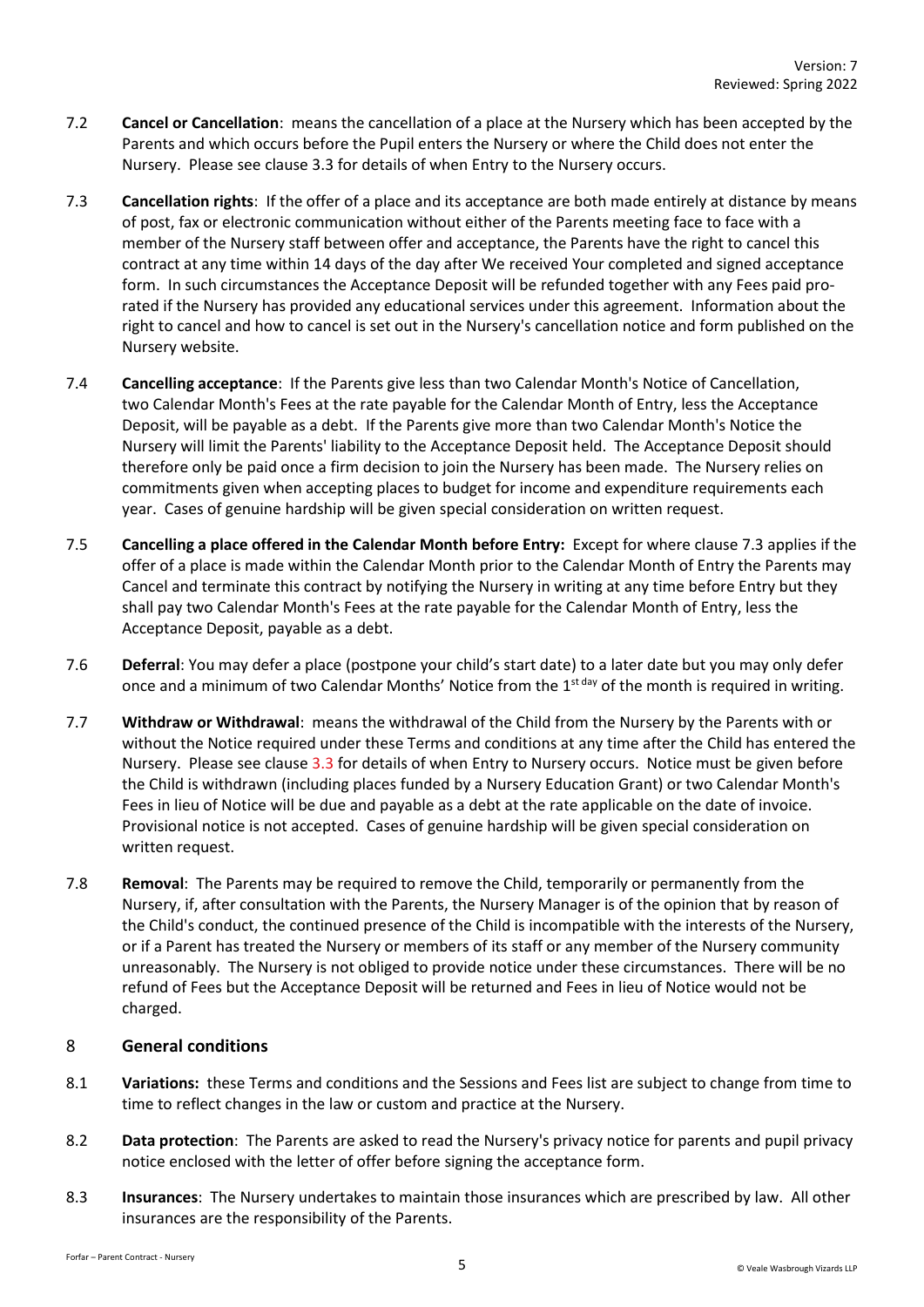- 8.4 **Management**: It is our intention that these Terms and conditions will always be operated so as to achieve a balance of fairness between the rights and needs of parents and children, and those of the Nursery community as a whole. We aim also to promote good order and discipline throughout our Nursery community and to ensure compliance with the law.
- 8.5 **Legal contract**: The offer of a place and its acceptance by the Parents give rise to a legally binding contract on the terms of these Terms and conditions, together with the letter of offer, the acceptance form and the Sessions and Fees List.
- 8.6 **Consumer rights**: Care has been taken to use plain language and to give clear explanations in these Terms and conditions. If any words alone or in combination infringe consumer rights laws or any other provision of law, they shall be treated as severable and shall be replaced with words which give as near the original meaning as may be fair. Nothing in these Terms and conditions affects the Parents' statutory rights.
- 8.7 **Information for parents**: We provide parents of prospective pupils with information about the Nursery and the educational services we provide in good faith. This information may be contained in the Nursery's prospectus / website / promotional literature or in statements made by staff or pupils during a visit or an open day. If the Parents wish to take account of the information provided to them when deciding whether to enter into this agreement they should seek specific confirmation from the Nursery Manager that the information is accurate before returning a completed acceptance form to the Nursery.
- 8.8 **Third party rights**: Only the Nursery and the Parents are parties to this contract. Neither the Child nor any third party is a party to this contract and shall not have any rights to enforce any term of it.
- 8.9 **Interpretation**: These Terms and conditions supersede any previously in force and will be construed as a whole. Headings, unless required to make sense of the immediate context, are for ease of reading only and are not otherwise part of these Terms and conditions.
- 8.10 **Severability:** If any provision or part-provision of this contract is or becomes invalid, illegal or unenforceable, it shall be deemed modified to the minimum extent necessary to make it valid, legal and enforceable. If such modification is not possible, the relevant provision or part-provision shall be deemed deleted. Any modification to or deletion of a provision or part-provision under this clause shall not affect the validity and enforceability of the rest of this contract.
- 8.11 **Jurisdiction**: This contract was made at the Nursery and it, together with each matter relating to the provision of nursery services by the Nursery, is governed exclusively by the law of England and Wales and the parties submit to the exclusive jurisdiction of the Courts of England and Wales.

**Park School (Bournemouth) Ltd Registered in England, Company Number: 02737223 Registered Office: 4 The Vale, Chelsea, SW3 6AH Chairman: Mr John Forsyth**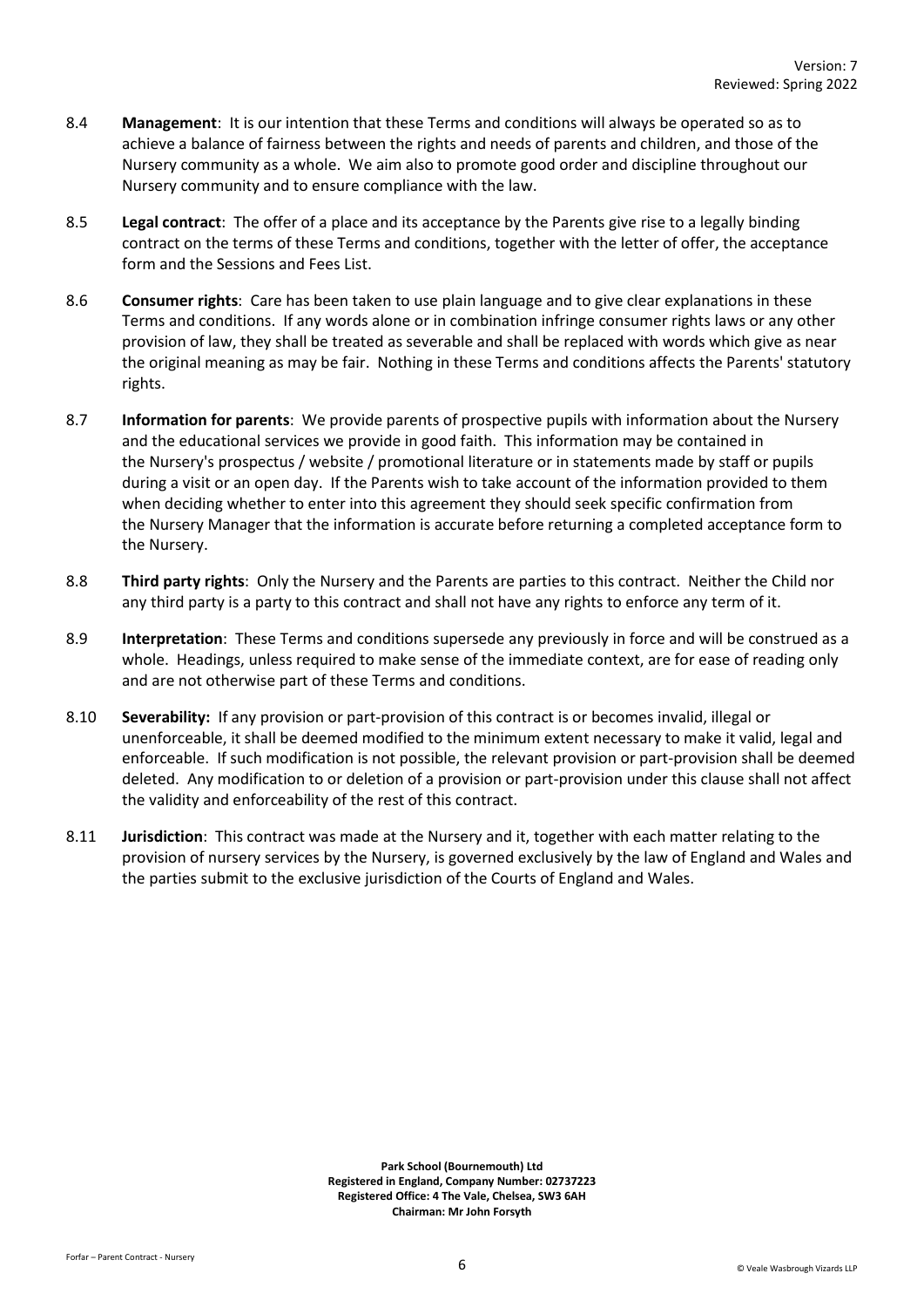# **Cancellation notice**

If your contract with the Nursery was formed entirely by means of distance communication (i.e. by post, fax or electronic communication) without a face to face meeting with a member of the Nursery staff you may cancel the contract within 14 days. The 14 day cancellation period will commence on the day following receipt of your completed and signed acceptance form.

To exercise your right to cancel, you must inform us at the Nursery address of your decision to cancel this contract by a clear statement (e.g. a letter sent by post or fax, or an email). You may use the attached model cancellation form, or your own wording, if you prefer. You do not have to provide a reason for cancellation when informing the Nursery.

To meet the cancellation deadline you must send your communication concerning your exercise of the right to cancel before the cancellation period has expired.

## **Effects of cancellation**

a) Where we have provided educational services

If, following your acceptance of a place and payment of the Acceptance Deposit, we provide educational services to your child, and then you choose to cancel the contract before the 14 day period expires, you will be liable to pay to us our reasonable costs. These will be the costs for the actual services provided up to the time you communicate to us your cancellation of the contract, calculated as a proportion of the monthly fees. We will return to you, after deduction of our reasonable costs, the balance of fees and any deposit paid.

<span id="page-6-0"></span>a) Where we have not provided educational services

If you cancel this contract within the 14 day period and we have not provided any services, we will reimburse to you in full any payment of fees and deposit received from you, without undue delay, and not later than 14 days after the day on which we are informed about your decision to cancel.

We will make any reimbursement due using the same means of payment as you used for payment to us, unless we expressly agree otherwise. You will not incur any fees as a result of the reimbursement.

### **Reimbursement of payments made**

If you have paid to us an amount greater than any costs we have properly incurred, we will reimburse you with the balance, within the timescale and in the manner set out i[n a\)](#page-6-0) above.